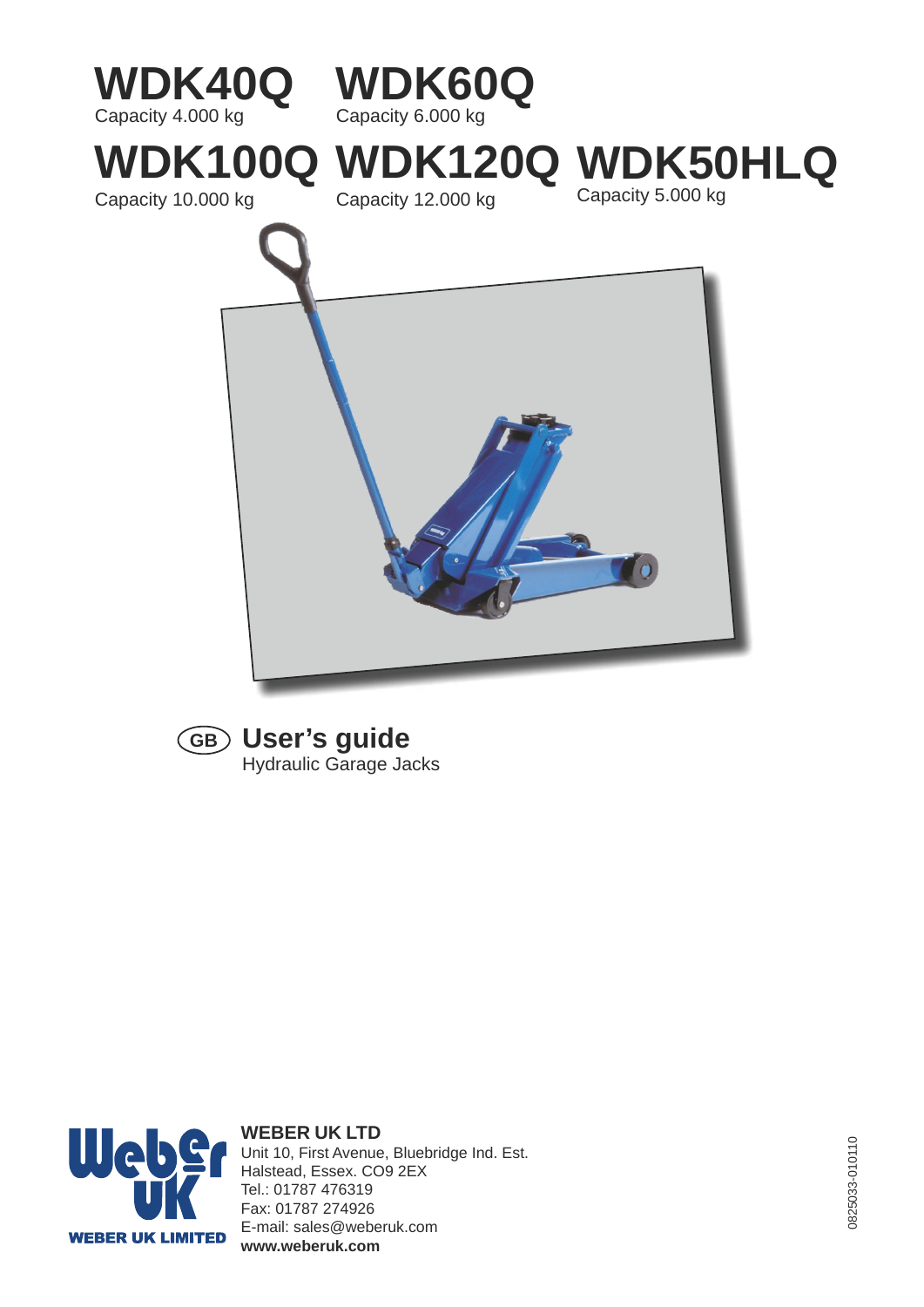# **WDK40Q, WDK60Q, WDK100Q, GB WDK120Q, WDK50HLQ**

### WARNINGS - Safe usage instructions

- **1.** Study, understand and follow all instructions before operating this jack.
- **2.** Do not exceed rated capacity.
- **3.** Use only on hard level surface.
- **4.** It is recommended to brake and chock the vehicle.
- **5.** Do not move or transport the vehicle while on the jack.
- **6.** Lifting device only. Immediately after lifting, support the vehicle with support stands.
- **7.** Lift only on areas of the vehicle as specified by the vehicle manufacturer, and only centrally on the lifting saddle.
- **8.** No person shall remain in, on, or get bodily under a load that is being jacked or is supported only by a jack.
- **9.** Only original accessories and spare parts shall be used.
- **10.** No alterations shall be made to this jack.
- **11.** Failure to follow these warnings may result in personal injury and/or property damage.

### **Assembly**

Mount plastic handle on tube lever with inner projection to fit into slot. Push tube lever into handle until screw and nut can be mounted (use a rubber hammer to adjust handle position).

Then place lever in tipping gear, and secure it with tipping gear screw fitting into slot in tube lever.

### **Use**

**Lifting:** Activate lever tube up and down using full strokes.

**Lowering:** Pull lever tube up, then slowly turn counter clockwise.

### **Maintenance**

Maintenance and repair must always be carried out by qualified personnel.

**Daily:** Inspect jack for damages.

**Monthly:** Lubricate all mechanical parts with a few drops of oil.

**Refilling of oil:** Pump and cylinder form a closed system and refilling of oil is only necessary in exceptional cases. To check the oil level it is necessary to take out the pump, complete:

**1.** pump the jack half-way up.

**2.** keep the handle vertically and block the piston rod (39) in the inmost position by a screw or the like through the hole in the re-lease bracket. (47). Mind the inner spring.

**3.** Remove handle and tipping gear as well as two screws (8) on the top of the lifting frame.

**4.** Unfasten screw (30) and disconnect the piston rod and the base frame by lifting the lifting frame.

**5.** Lift the loose complete pump up and out of the lifting frame.

Correct oil level is up to lower edge of filling hole (28) keeping the complete pump vertically and the piston rod pushed in. Too much oil might cause imperfect pump function.

**Oil quantity:** WDK40Q/WDK60Q: 0,8 l **Oil quantity:** WDK50HLQ/WDK100Q/WDK120Q: 1,3 l

Any good hydraulic oil of viscosity of ISO VG15 can be used.

#### *NEVER USE BRAKE FLUID.*

### **Safety Inspection**

According to national legislation - minimum once a year though - the jack must be inspected by a professional: damages, wear and tear, adjustment of the safety valve, hydraulic unit for leakages.

Possible faults and how to overcome them

- **1.** The load is dropping occasionally: Verify the play between release bracket (47) and lever tube. Adjust the two nuts (11) until the play is 1-2 mm, irrespective of the lever tube position (vertical or horizontal).
- **2.** The jack does not lift to maximum position: refill with oil.
- **3.** The load is dropping: leaking pump valves or worn seals. Inspect the valve seats + balls under plug (31) and change seals in lifting cylinder.
- **4.** The hydraulic unit is leaking: exchange worn seals with repair kit.

### **Spare parts**

Replace worn or broken parts with genuine jack manufacturer supplied parts only. All major parts may not be provided after discontinuation of a model.

### **Destruction**

Oil must be drained off and legally disposed of.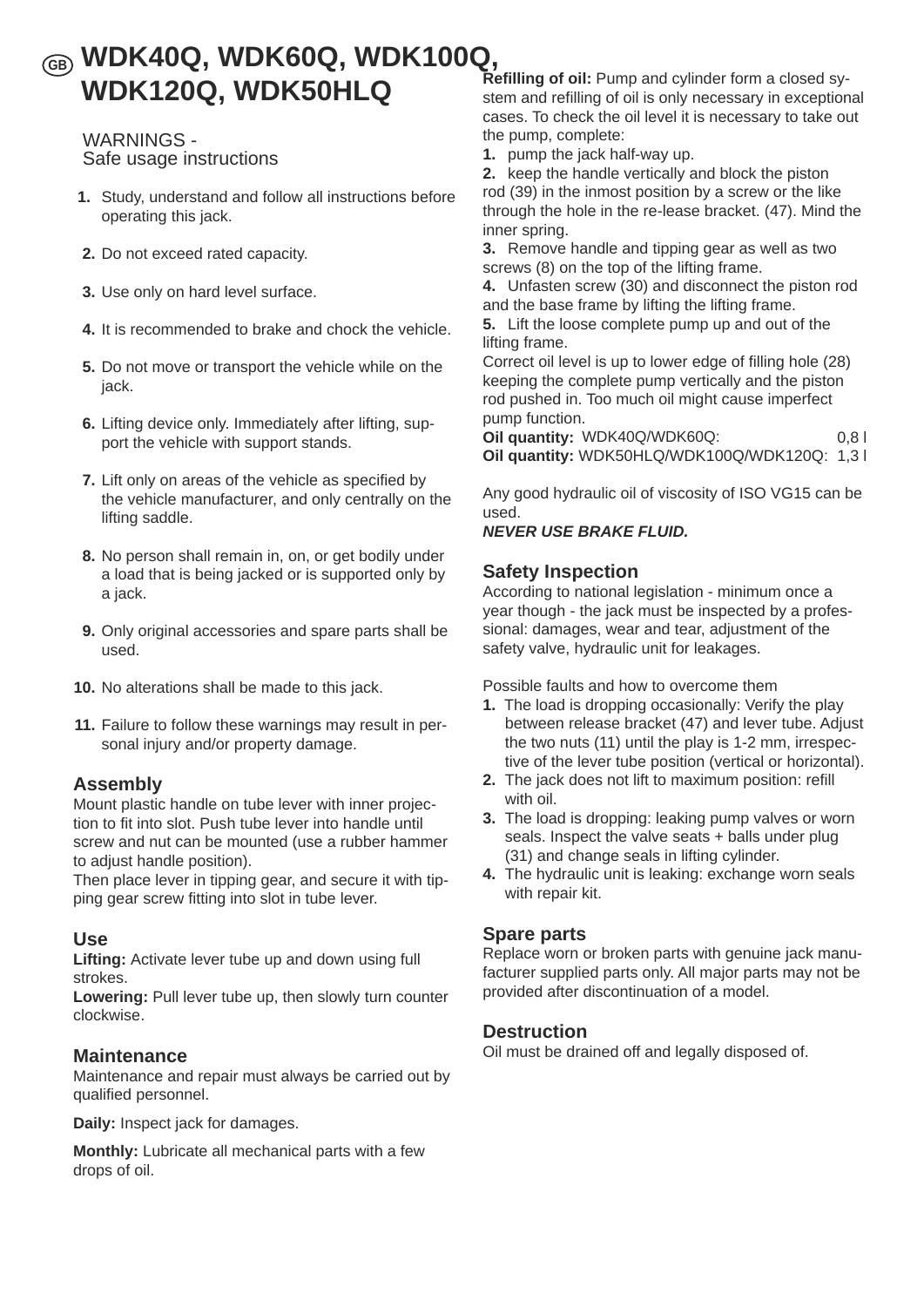# **WDK40Q WDK60Q WDK100Q WDK120Q WDK50HLQ**

The drawing shows model DK50HLQ representin g all 5 models.

Die Zeichnu ng über Modell DK50HLQ reprä sentiert alle 5 Modelle.

Teckning en visar modell DK50HLQ som referens för all a 5 modellerna.

Teg ningen over model DK50HLQ repræsenterer

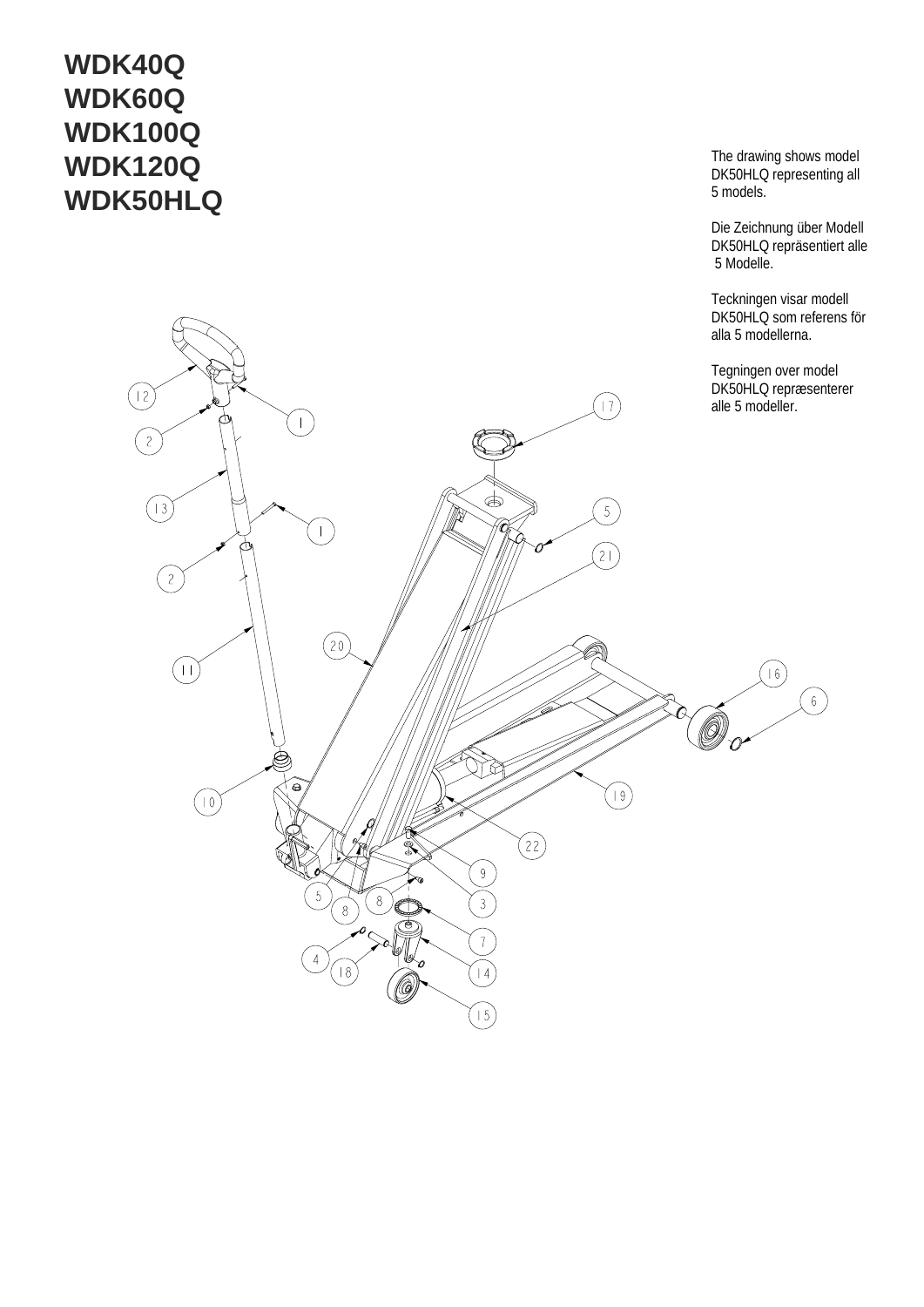|      | WDK40Q    | WDK60Q    | <b>WDK100Q</b> | <b>WDK120Q</b> | <b>WDK50HLQ</b> |      | (DK)               | GB)                | $\overline{D}$       |
|------|-----------|-----------|----------------|----------------|-----------------|------|--------------------|--------------------|----------------------|
| Pos. | Art.no.   | Art.no.   | Art.no.        | Art.no.        | Art.no.         | Pcs. | <b>Beskrivelse</b> | <b>Description</b> | <b>Bezeichnung</b>   |
|      | 36 025 00 | 36 035 00 | 36 045 00      | 36 065 00      | 36 040 00       |      | Donkraft, kompl.   | Jack, cpl.         | Rangierheber, kompl. |
|      | 02 028 00 | 02 028 00 | 02 028 00      | 02 028 00      | 02 028 00       | 1/2  | <b>Skrue</b>       | Screw              | Schraube             |
| 2    | 02 072 00 | 02 072 00 | 02 072 00      | 02 072 00      | 02 072 00       | 1/2  | Møtrik             | <b>Nut</b>         | Mutter               |
| 3    | 02 121 00 | 02 121 00 | 02 121 00      | 02 121 00      | 02 121 00       | 2    | <b>Skive</b>       | Washer             | Scheibe              |
| 4    | 02 204 00 | 02 204 00 | 02 204 00      | 02 204 00      | 02 204 00       | 4    | Låsering           | Locking Ring       | Schließring          |
| 5    | 02 206 00 | 02 206 00 | 02 206 00      | 02 206 00      | 02 206 00       | 4    | Låsering           | Locking Ring       | Schließring          |
| 6    | 02 209 00 | 02 209 00 | 02 209 00      | 02 209 00      | 02 209 00       | 2    | Låsering           | Locking Ring       | Schließring          |
| 7    | 02 261 00 | 02 261 00 | 02 261 00      | 02 261 00      | 02 261 00       | 2    | Trykleje           | Thrust bearing     | Drucklager           |
| 8    | 02 308 00 | 02 308 00 | 02 308 00      | 02 308 00      | 02 308 00       | 4    | <b>Skrue</b>       | Screw              | Schraube             |
| 9    | 02 322 00 | 02 322 00 | 02 322 00      | 02 322 00      | 02 322 00       | 2    | <b>Skrue</b>       | Screw              | Schraube             |
| 10   | 36 009 00 | 36 009 00 | 36 009 00      | 36 009 00      | 36 009 00       | 1    | Plastkappe         | Plastic cover      | Plastkappe           |
| 11   | 36 010 00 | 36 010 00 | 36 010 00      | 36 010 00      | 36 010 00       | 1    | Håndtagsrør        | Lever tube         | Handhebelrohr        |
| 12   | 36 011 99 | 36 011 99 | 36 011 99      | 36 011 99      | 36 011 99       | 1    | Håndtag            | Handle             | Griff                |
| 13   |           | 36 013 00 |                | 36 013 00      | 36 013 00       | 1    | Håndtagsforlænger  | Handle extension   | Griffverlängerung    |
| 14   | 36 028 00 | 36 028 00 | 36 028 00      | 36 028 00      | 36 028 00       | 2    | Hjulgaffel         | Wheel fork         | Radgabel             |
| 15   | 36 029 00 | 36 029 00 | 36 029 00      | 36 029 00      | 36 029 00       | 2    | Hjul               | Wheel              | Rad                  |
| 16   | 36 030 00 | 36 030 00 | 36 030 00      | 36 030 00      | 36 030 00       | 2    | Hjul               | Wheel              | Rad                  |
| 17   | 36 031 00 | 36 031 00 | 36 031 00      | 36 031 00      | 36 031 00       | 1    | Sadel              | Saddle             | Sattel               |
| 18   | 36 033 00 | 36 033 00 | 36 033 00      | 36 033 00      | 36 033 00       | 2    | Aksel              | Axle               | Achse                |
| 19   | 36 026 00 | 36 026 00 | 36 046 00      | 36 046 00      | 36 041 00       | 1    | Køreramme          | Base frame         | Fahrrahmne           |
| 20   | 36 027 00 | 36 034 00 | 36 047 00      | 36 047 00      | 36 042 00       | 1    | Løfteramme         | Lifting frame      | Heberahmen           |
| 21   | 36 044 00 | 36 044 00 | 36 044 00      | 36 044 00      | 36 043 00       | 2    | Parallelstang      | Steering rod       | Parallelstange       |
| 22   | 91 019 00 | 91 020 00 | 91 000 00      | 91 018 00      | 91 000 00       | 1    | Pumpe, kompl.      | Pump, cpl.         | Pumpe, kpl.          |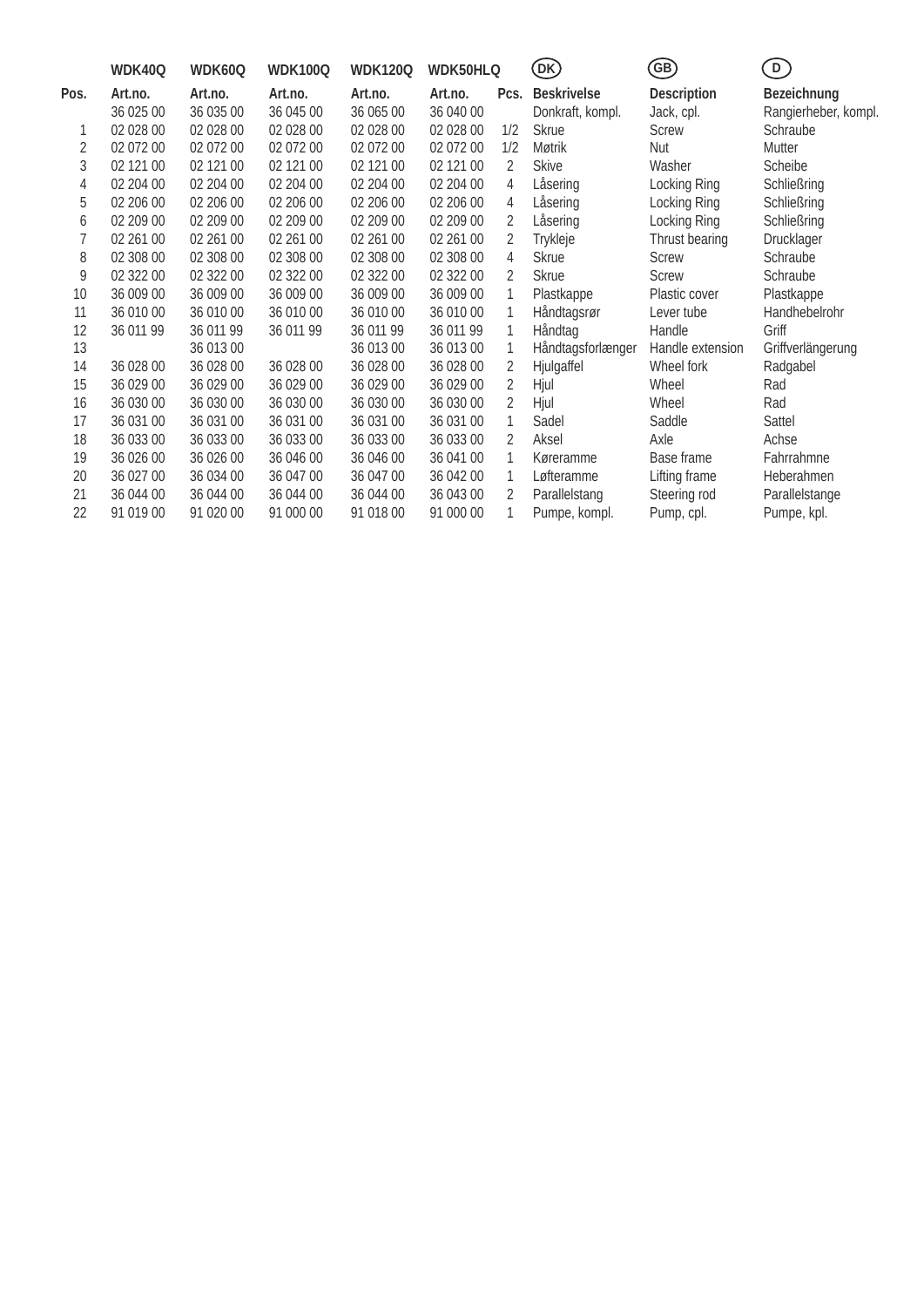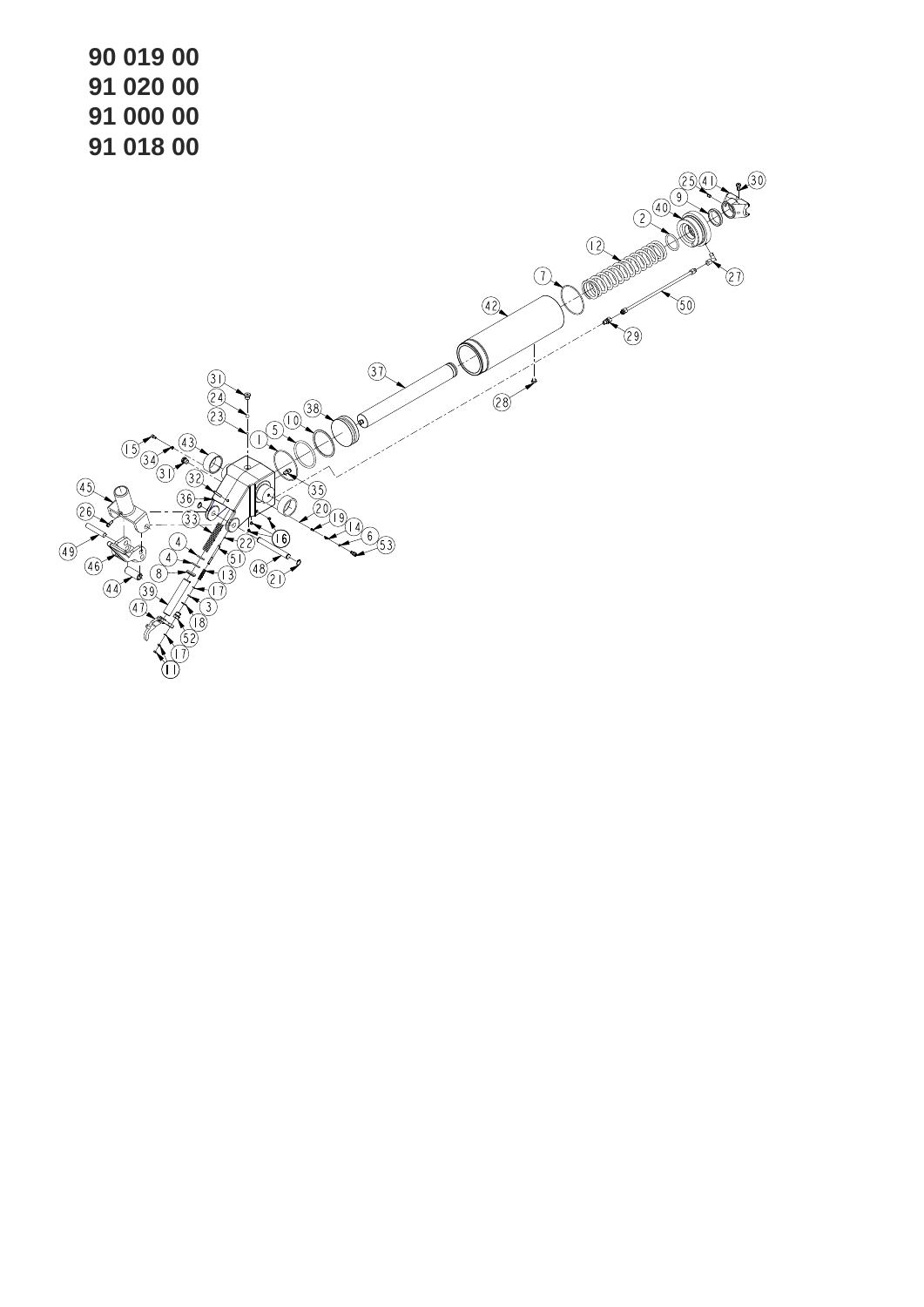| WDK40Q        | WDK60Q    |           |                                                      | WDK100Q WDK120Q WDK50HLQ |                | DK)                      | GB)                             | $\left[ \mathsf{D}\right]$              |
|---------------|-----------|-----------|------------------------------------------------------|--------------------------|----------------|--------------------------|---------------------------------|-----------------------------------------|
| Pos. Art. No. | Art. No.  | Art. No.  | Art. No.                                             | Art. No.                 |                | Pcs.Benævnelse           | <b>Description</b>              | Bezeichnung                             |
| 91 019 00     | 91 020 00 | 91 000 00 | 91 018 00                                            | 91 000 00                |                | Pumpe, komplet           | Pump, cpl.                      | Pumpe, kpl.                             |
| *1 01 007 00  | 01 007 00 | 01 011 00 | 01 011 00                                            | 01 011 00                | 1              | O-ring                   | O-ring                          | O-ring                                  |
| *2 01 025 00  | 01 025 00 | 01 024 00 | 01 024 00                                            | 01 024 00                | 1              | O-ring                   | O-ring                          | O-ring                                  |
| *3 01 039 00  | 01 039 00 | 01 039 00 | 01 039 00                                            | 01 039 00                | 1.             | O-ring                   | O-ring                          | O-ring                                  |
| *4 01 051 00  | 01 051 00 | 01 051 00 | 01 051 00                                            | 01 051 00                | 2              | O-ring                   | O-ring                          | O-ring                                  |
| *5 01 071 00  | 01 071 00 | 01 083 00 | 01 083 00                                            | 01 083 00                | 1              | O-ring                   | O-ring                          | O-ring                                  |
| *6 01 089 00  | 01 089 00 | 01 089 00 | 01 089 00                                            | 01 089 00                | 1              | O-ring                   | $O$ -ring                       | O-ring                                  |
| *7 01 050 00  | 01 050 00 | 01 216 00 | 01 216 00                                            | 01 216 00                | 1              | $O$ -ring                | O-ring                          | O-ring                                  |
| *8 01 254 00  | 01 254 00 | 01 254 00 | 01 254 00                                            | 01 254 00                | 1              | Afstryger                | Scraper ring                    | Abstreifer                              |
| *9 01 271 00  | 01 271 00 | 01 270 00 | 01 270 00                                            | 01 270 00                | 1              | Afstryger Ø45            | Scraper ring Ø45 Abstreifer Ø45 |                                         |
| *10 01 309 00 | 01 309 00 | 01 301 00 | 01 301 00                                            | 01 301 00                | 1              | Back-up ring             | Back-up ring                    | Stossring                               |
| 11 02 016 00  | 02 016 00 | 02 016 00 | 02 016 00                                            | 02 016 00                | 2              | Møtrik                   | Nut                             | Mutter                                  |
| 12 02 029 00  | 02 029 00 | 02 029 00 | 02 029 00                                            | 02 029 00                | 1              | Fjeder                   | Spring                          | Feder                                   |
| 13 02 054 00  | 02 054 00 | 02 054 00 | 02 054 00                                            | 02 054 00                | 1.             | Fjeder                   | Spring                          | Feder                                   |
| 14 02 078 00  | 02 078 00 | 02 078 00 | 02 078 00                                            | 02 078 00                | 1              | Fjeder                   | Spring                          | Feder                                   |
| 15 02 085 00  | 02 085 00 | 02 085 00 | 02 085 00                                            | 02 085 00                | 1              | <b>Skrue</b>             | Screw                           | Schraube                                |
| 16 02 088 00  | 02 088 00 | 02 088 00 | 02 088 00                                            | 02 088 00                | 3              | Prop                     | Plug                            | Pfropfen                                |
| 17 02 108 00  | 02 108 00 | 02 108 00 | 02 108 00                                            | 02 108 00                | $\overline{2}$ | <b>Skive</b>             | Washer                          | Scheibe                                 |
| *18 02 132 00 | 02 132 00 | 02 132 00 | 02 132 00                                            | 02 132 00                | 1.             | Cu skive                 | Cu washer                       | Cu Scheie                               |
| 19 02 155 00  | 02 155 00 | 02 155 00 | 02 155 00                                            | 02 155 00                | 1              | <b>Skrue</b>             | Screw                           | Schraube                                |
| *20 02 183 00 | 02 183 00 | 02 183 00 | 02 183 00                                            | 02 183 00                | 1              | Kugle, $\varnothing$ 2,5 | Ball, Ø2,5                      | Kugel, Ø2,5                             |
| 21 02 224 00  | 02 224 00 | 02 224 00 | 02 224 00                                            | 02 224 00                | 2              | Seegerring               | Circlip                         | Seegerring                              |
| *22 02 291 00 | 02 291 00 | 02 291 00 | 02 291 00                                            | 02 291 00                | 1              | Kugle, $\varnothing$ 3,5 | Ball, Ø3,5                      | Kugel, Ø3,5                             |
| *23 02 292 00 | 02 292 00 | 02 292 00 | 02 292 00                                            | 02 292 00                | 1              | Kugle, Ø6,5              | Ball, Ø6,5                      | Kugel, Ø6,5                             |
| *24 02 294 00 | 02 294 00 | 02 294 00 | 02 294 00                                            | 02 294 00                | 1              | Kugle, Ø10               | Ball, Ø10                       | Kugel, Ø10                              |
| 25 02 313 00  | 02 313 00 | 02 313 00 | 02 313 00                                            | 02 313 00                | 1              | Pinolskrue               | Screw                           | Schraube                                |
| 26 02 346 00  | 02 346 00 | 02 346 00 | 02 346 00                                            | 02 346 00                | 1              | Skrue                    | Screw                           | Schraube                                |
| 27 02 417 00  | 02 417 00 | 02 417 00 | 02 417 00                                            | 02 417 00                | 1.             | Fitting                  | Fitting                         | Fitting                                 |
| 28 02 448 00  | 02 448 00 | 02 448 00 | 02 448 00                                            | 02 448 00                | 1              | Prop                     | Plug                            | Pfropfen                                |
| 29 02 498 00  | 02 498 00 | 02 498 00 | 02 498 00                                            | 02 498 00                | 1              | Fitting                  | Fitting                         | Fitting                                 |
| 30 02 551 00  | 02 551 00 | 02 551 00 | 02 551 00                                            | 02 551 00                | 1              | Skrue                    | Screw                           | Schraube                                |
| 31 02 584 00  | 02 584 00 | 02 584 00 | 02 584 00                                            | 02 584 00                | $\overline{2}$ | Prop                     | Plug                            | Pfropfen                                |
| 32 02 683 00  | 02 683 00 | 02 683 00 | 02 683 00                                            | 02 683 00                | 1              | Stopskrue                | Stop screw                      | Stop Schraube                           |
| 33 02 685 00  | 02 685 00 | 02 685 00 | 02 685 00                                            | 02 685 00                | 1.             | Fjeder                   | Spring                          | Feder                                   |
| 34 02 831 00  | 02 831 00 | 02 831 00 | 02 831 00                                            | 02 831 00                | 1              | Al skive                 | Al disc                         | Ai Scheibe                              |
| 35 02 894 00  | 02 894 00 | 02 946 00 | 02 946 00                                            | 02 946 00                | 1              | Sænkebremseventil        | Brake valve                     | <b>Bremseventil</b>                     |
| 36 91 021 00  | 91 021 00 | 91 001 00 | 91 001 00                                            | 91 001 00                | 1              | Pumpekrop                | Pump body                       | Pumpgehäuse                             |
| 37 91 025 00  | 91 025 00 | 91 003 00 | 91 003 00                                            | 91 003 00                | 1              | Stempelstok              | Piston rod                      | Kolbenstange                            |
| 38 91 024 00  | 91 024 00 | 91 004 00 | 91 004 00                                            | 91 004 00                | 1.             | Stempel                  | Piston                          | Kolbenstange                            |
|               |           |           | 39 91 005 00 91 005 00 91 005 00 91 005 00 91 005 00 |                          |                | 1 Pumpestempel           | Pump piston                     | Pumpkolben                              |
| 40 91 022 00  | 91 022 00 | 91 006 00 | 91 006 00 91 006 00                                  |                          | 1.             | Cylindermøtrik           | Cylinder nut                    | Zylindermutter                          |
| 41 91 026 00  | 91 026 00 | 91 010 00 | 91 010 00 91 010 00                                  |                          | 1.             | Adapter for stempelstok  | Adapter                         | Adaptor                                 |
| 42 91 032 00  | 91 032 00 | 91 011 00 | 91 011 00                                            | 91 011 00                | 1              | Cylinderrør              | Cylinder tube                   | Zylinderrohr                            |
| 43 91 033 00  | 91 033 00 | 91 017 00 | 91 017 00 91 017 00                                  |                          | 2              | Lejebøsning              | Bearing bush                    | Lagerbuchse                             |
| 44 91 023 00  | 91 023 00 | 91 023 00 | 91 023 00 91 023 00                                  |                          | 1              | Rulle                    | Roll                            | Rollen                                  |
| 45 91 027 00  | 91 027 00 | 91 027 00 | 91 027 00                                            | 91 027 00                | 1              | Nikketøj                 | Tipping gear                    | Kippvorrichtung                         |
| 46 91 028 00  | 91 028 00 | 91 028 00 | 91 028 00 91 028 00                                  |                          | 1              | Q-pedal                  | Q-pedal                         | Q-Fusshebel                             |
| 47 91 029 00  | 91 029 00 | 91 029 00 | 91 029 00 91 029 00                                  |                          | 1              | Udløserbøjle             | Release bracket Auslöserbügel   |                                         |
| 48 91 030 00  | 91 030 00 | 91 030 00 | 91 030 00                                            | 91 030 00                | 1              | Nikketøjsaksel           |                                 | Tipping gear axle Kippvorrichtung Achse |
| 49 91 031 00  | 91 031 00 | 91 031 00 | 91 031 00                                            | 91 031 00                | 1              | Rulleaksel               | <b>Rolling Axe</b>              | Rollenachse                             |
| 50 91 034 00  | 91 034 00 | 91 034 00 | 91 034 00 91 034 00                                  |                          | 1              | Olieslange               | Oil hose                        | Ölschlauch                              |
| 51 91 056 00  | 91 056 00 | 91 056 00 | 91 056 00 91 056 00                                  |                          | 1              | Udløserspindel           | Release spindle Auslöserspindel |                                         |
| 52 91 057 00  | 91 057 00 | 91 057 00 | 91 057 00                                            | 91 057 00                | 1              | Udløserstyr              | Release guide                   | Auslöserführung                         |
| 53 95 005 02  | 95 005 02 | 95 005 02 | 95 005 02 95 005 02                                  |                          | 1              | Justerskrue              | Adjusting screw Justierschraube |                                         |
| * 09 049 00   | 09 049 00 | 09 046 00 | 09 046 00                                            | 09 046 00                |                | Pakningssæt              | Repair kit                      | Dichtungssatz                           |

*DK: Demed\*mærkededeleleveresikompletpakningssæt. Anvendaltidoriginalereservedele. Angivvenligstaltidmodelogreservedelsnummer.Allehoveddelekanikkeforventesleveretefterproduktionsophørafmodel.*

*GB: \*indicates parts included in repair set.Please always state model and part number.Do always apply original spare parts.*

*All major parts may not be provided as spare parts after discontinuation of production of a model.*

*D: Diemit\*markiertenTeilesindimDichtungssatzenthalten.BitteimmerModellundErsatzteilnummeraufIhrenBestellungenangeben. ImmernurOriginalteileverwenden.LieferungvonallenHauptteilenalsErsatzteilekannnachProduktions-EinstellungeinesModelles nichterwartetwerden.*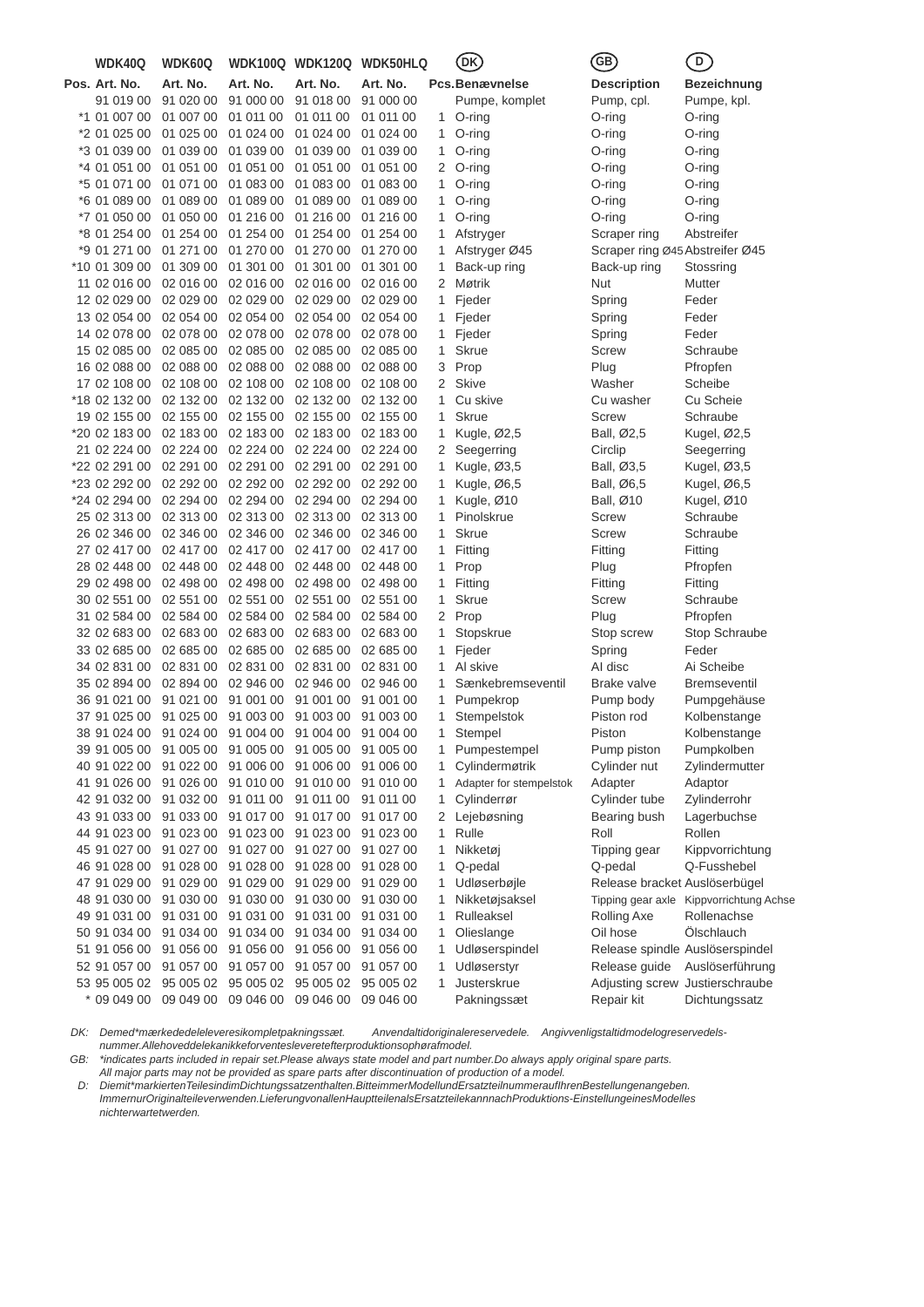- $\odot$  HYDRAULIK DIAGRAM
- **HYDRAULIC CHART GB**
- **HYDRAULISCHES DIAGRAMM D**

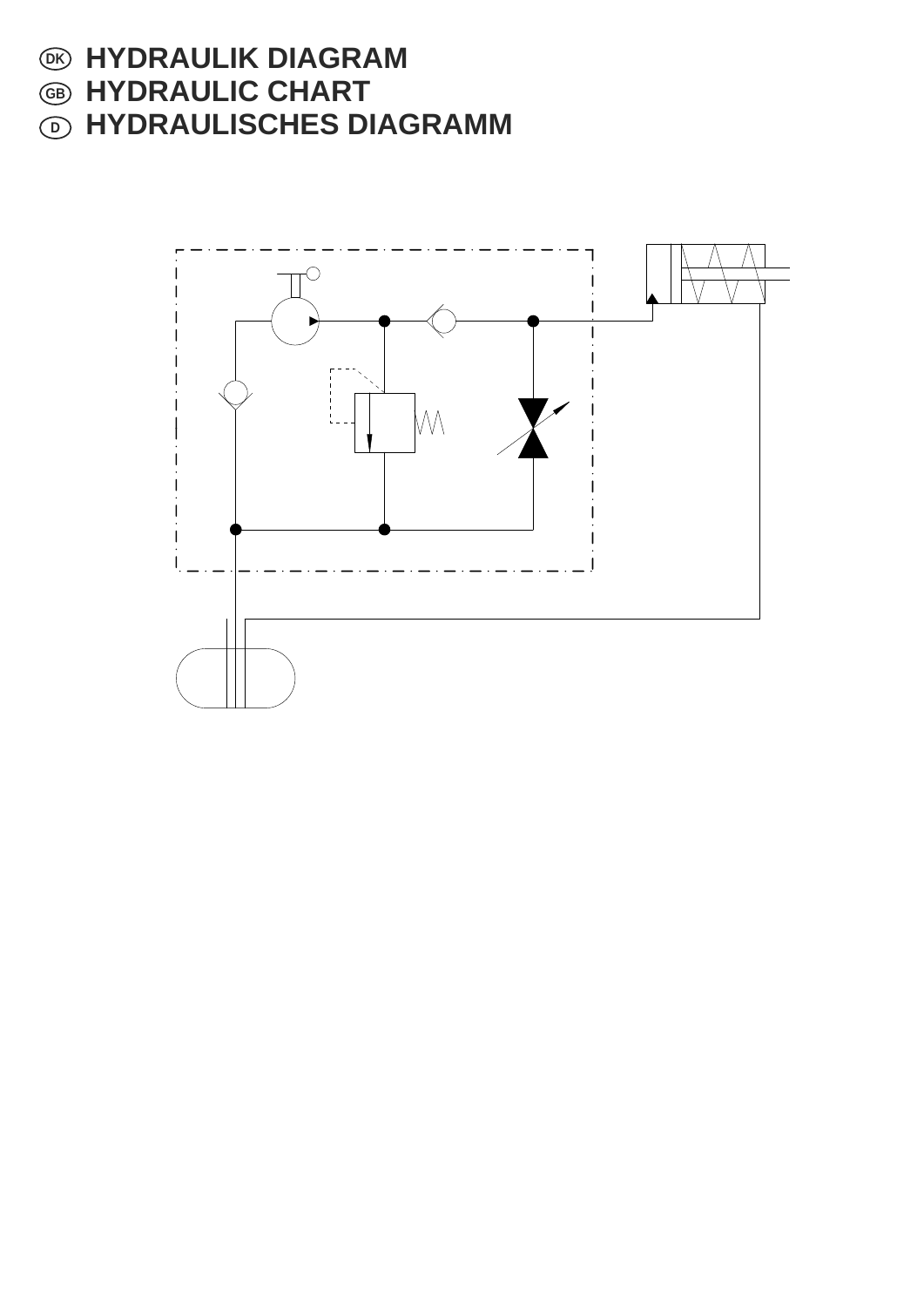#### **TILBEHØR ACCESSORIES ZUBEHÖR DK GB D**

| Pos.<br>$\mathbf{1}$<br>$\sqrt{2}$<br>$\ensuremath{\mathsf{3}}$ | Art. No.<br>36 055 00<br>02 206 00<br>02 513 00<br>02 682 00 | Pcs.<br>$\overline{c}$<br>$\overline{2}$<br>$\overline{c}$ | DK)<br><b>Benævnelse</b><br>G4 transporthjul<br>Seegerring<br><b>Skrue</b><br>Hjul | (GB)<br><b>Description</b><br>Pneumatic Wheels Luftgummiräder<br>Circlip<br>Screw<br>Wheel | ಲ<br><b>Bezeichnung</b><br>Seegerring<br>Schraube<br>Rad |  |
|-----------------------------------------------------------------|--------------------------------------------------------------|------------------------------------------------------------|------------------------------------------------------------------------------------|--------------------------------------------------------------------------------------------|----------------------------------------------------------|--|
| $\overline{4}$                                                  | 36 049 00                                                    | $\overline{2}$                                             | Aksel f. transp.hjul<br>(+)                                                        | Axel for wheel<br>∩<br>Ω<br>ৡ                                                              | Aksel für Rad                                            |  |
|                                                                 | 36 017 00                                                    |                                                            | Forlænger<br>$125 \text{ mm}$                                                      | Extension<br>125 mm                                                                        | Verlängerung<br>$125 \,\mathrm{mm}$                      |  |
|                                                                 |                                                              |                                                            | p<br>6<br>⊖<br>W9                                                                  | ∕⊗<br>$\mathscr{C}$                                                                        | Ò                                                        |  |